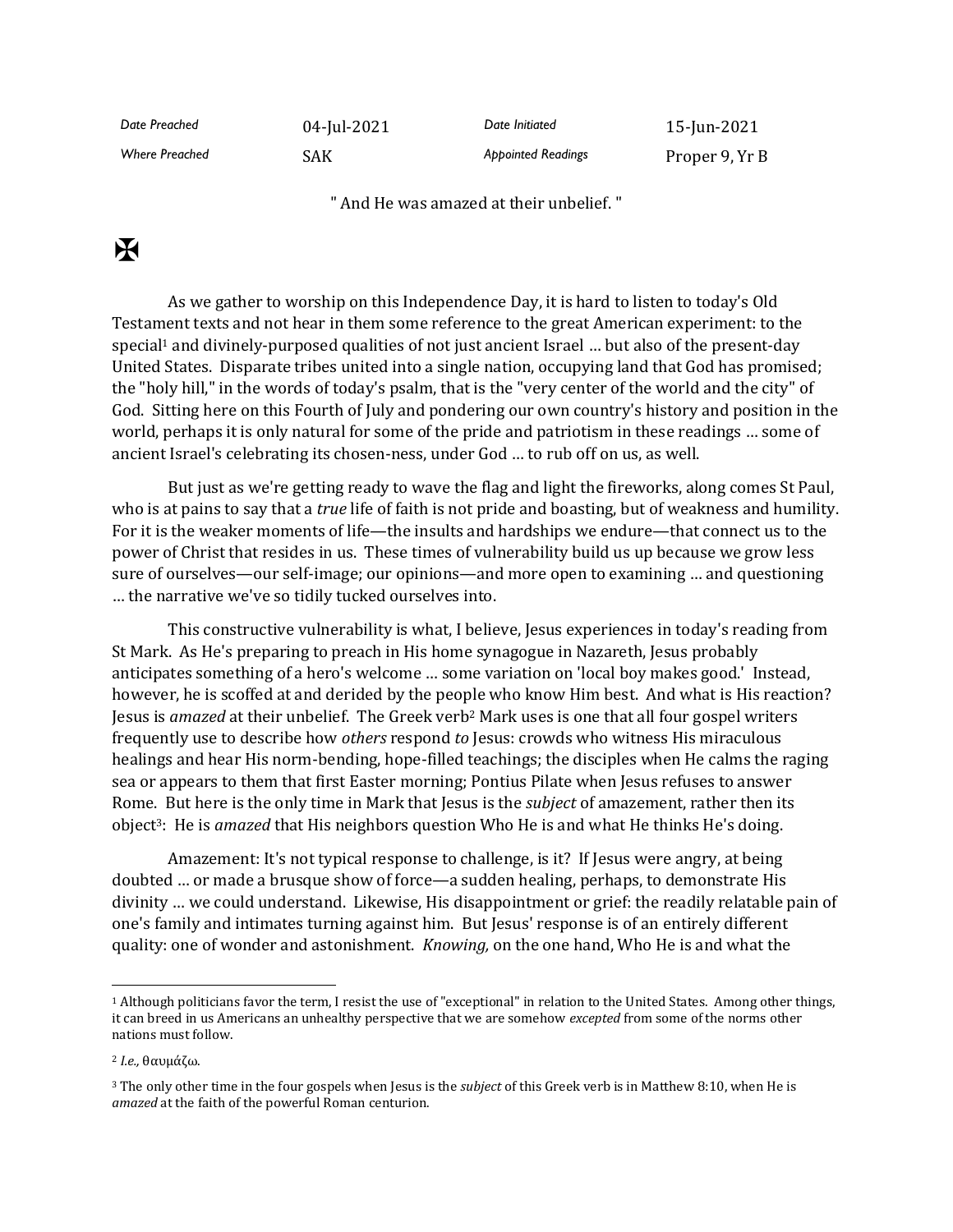Father has sent Him to do … but *confronted,* on the other hand, by the biblical equivalent of a Bronx cheer … the Son of Man begins to ponder … to re-think. He sits down on the empty steps of that synagogue, and as He replays the congregation's hoots and jibes in His mind, He begins to understand that His authority, no matter how divine, will not go unquestioned … the purity of His intentions, no matter how assured, will not be assumed, even by those who love Him. It is, I think, a watershed moment: a moment of deep personal introspection, in which Jesus comes to grasp that others do not necessarily see Him as He sees Himself. His ministry becomes stronger because He is open—vulnerable—to the challenges others raise about Him.

\*\* \*\* \*\*

Perhaps not unlike Jesus, whistling happily as He walked up the steps of His boyhood synagogue early on that Sabbath morning, this Independence Day, America has much to be thankful for, pleased with and to look forward to. Our country's collective story is one of overthrowing an intolerable regime some 245 years ago; of constituting a single people under a banner of dignity, equality and justice; of norming individual rights and liberties that were breathtakingly radical when they were first proclaimed … but that now, thanks to us, much of the world regards as fundamental; and of coming to the aid of the poor and oppressed, both at home and abroad, at great cost of blood and treasure. At our best … when we muster and maintain the better angels of our nature … our nation rallies to further God's moral purposes in this world: purposes Jesus Himself embodies.

But perhaps not unlike Jesus, sitting alone on those same synagogue steps after enduring His neighbors' withering skepticism and critiques, it behooves us, as a nation, to learn how to be *amazed,* rather than defensive or dismissive, when those close to us question our motives or challenge our achievements.

- The Unites States has created an enviable standard of living—economically, culturally and politically. *And* we have often taken more than we were entitled to; have failed to treat entire populations with dignity and in peace; have overlooked or made excuses for the suffering of many. When we are called on this, will we widen our eyes in amazement and pondering … or squeeze them shut in denial?
- We have made marvelous artistic, scientific and economic progress as a nation. *And,* in the name of progress, people have been exploited—some brutally … even sub-humanly … so; and the fruits of our progress have been shared, especially of late, in a grossly unbalanced way. Will such criticism amaze us into re-consideration … or further entrench us in our established (and ultimately unsustainable) norms?
- America has set standards for the world in democracy, justice and equality. *And* those standards will not endure—let alone *rise*—unless we are generous and even-handed in applying them … and aspirational, rather than possessive, in how we steward them. Will we look at all the COULD-BEs that range before us as a people and, in amazement, recognize God's fingerprints all over them … or will we seize the American AS-IS as an idol: closing our fists around it like a vice?

\*\* \*\* \*\*